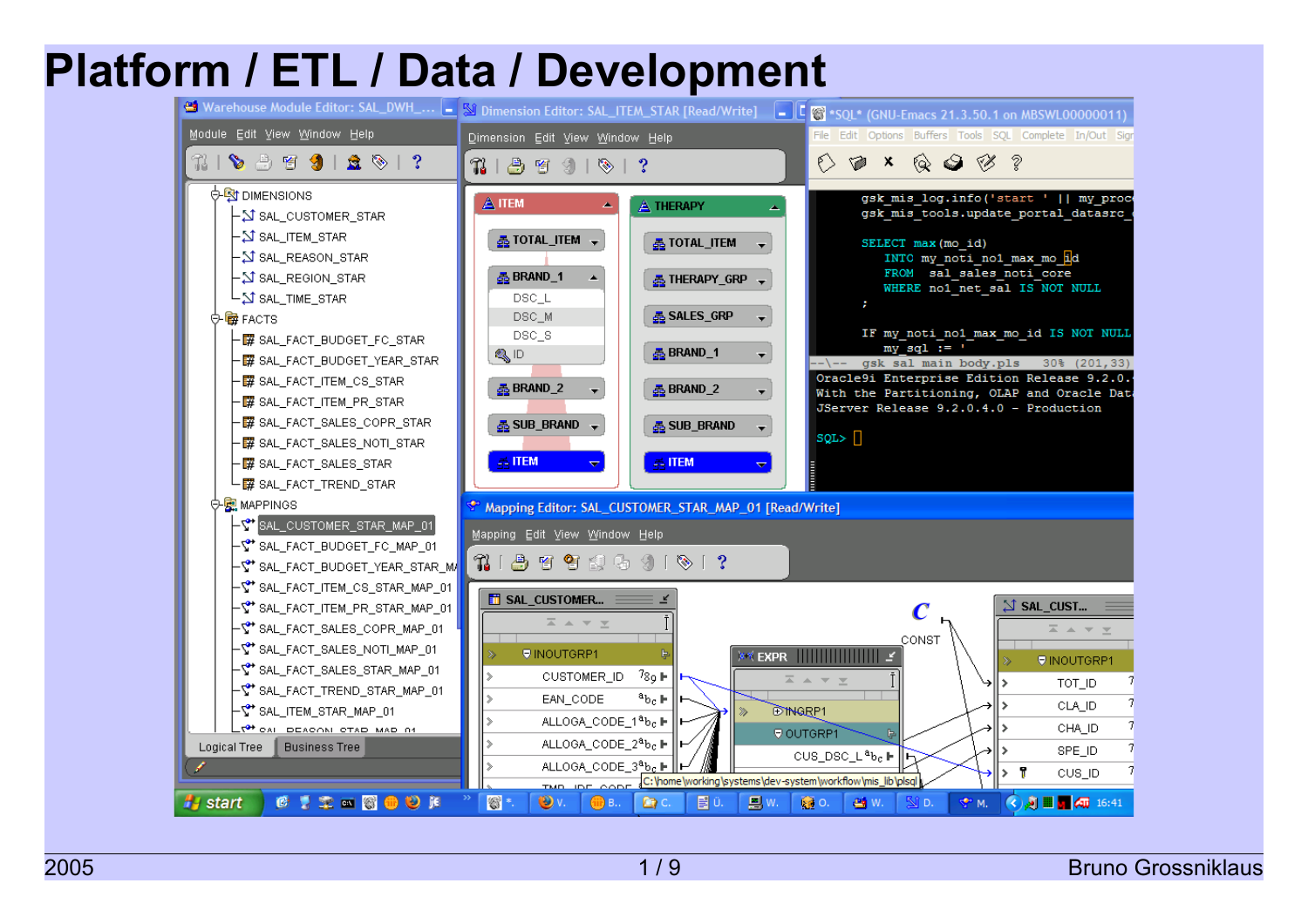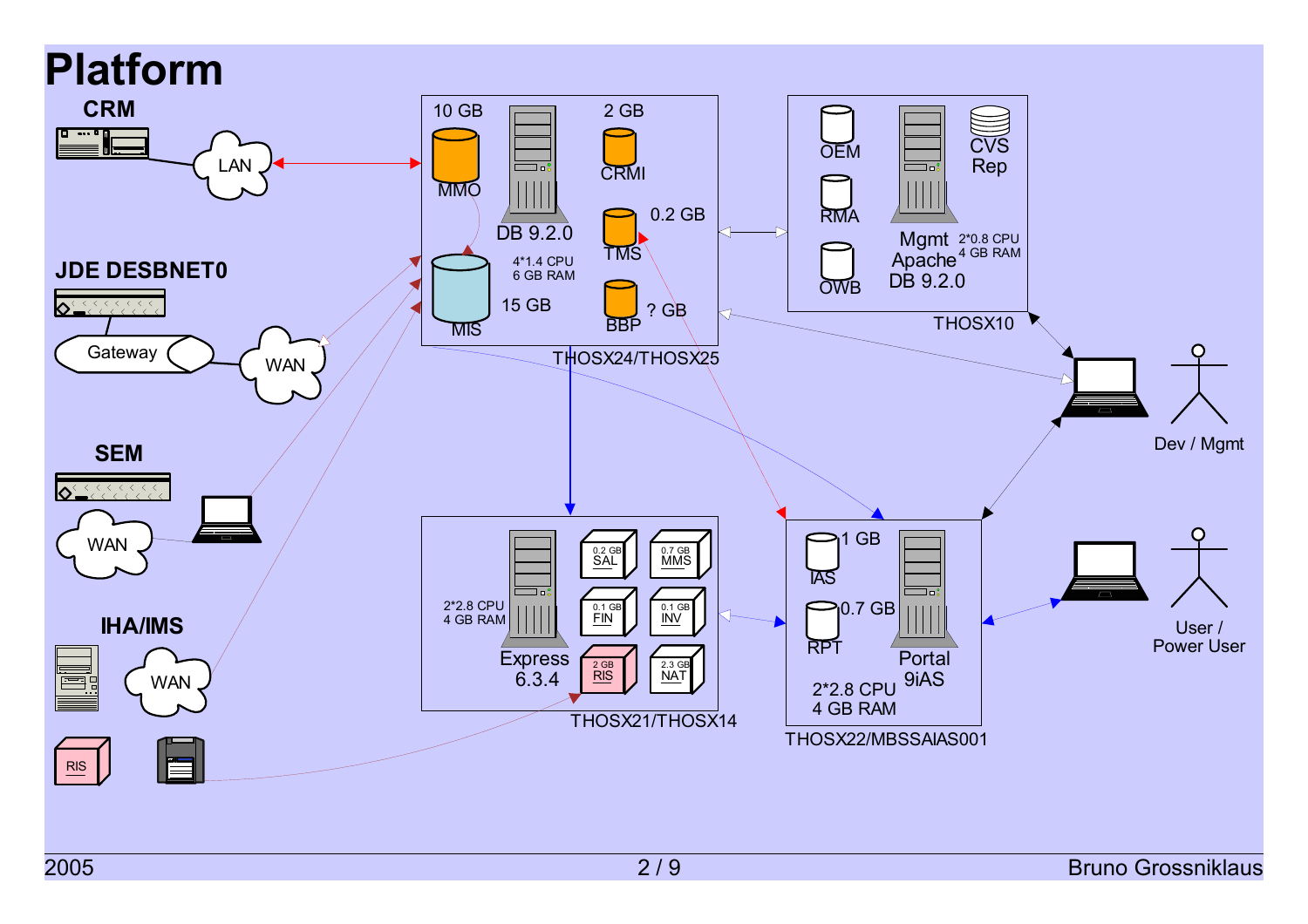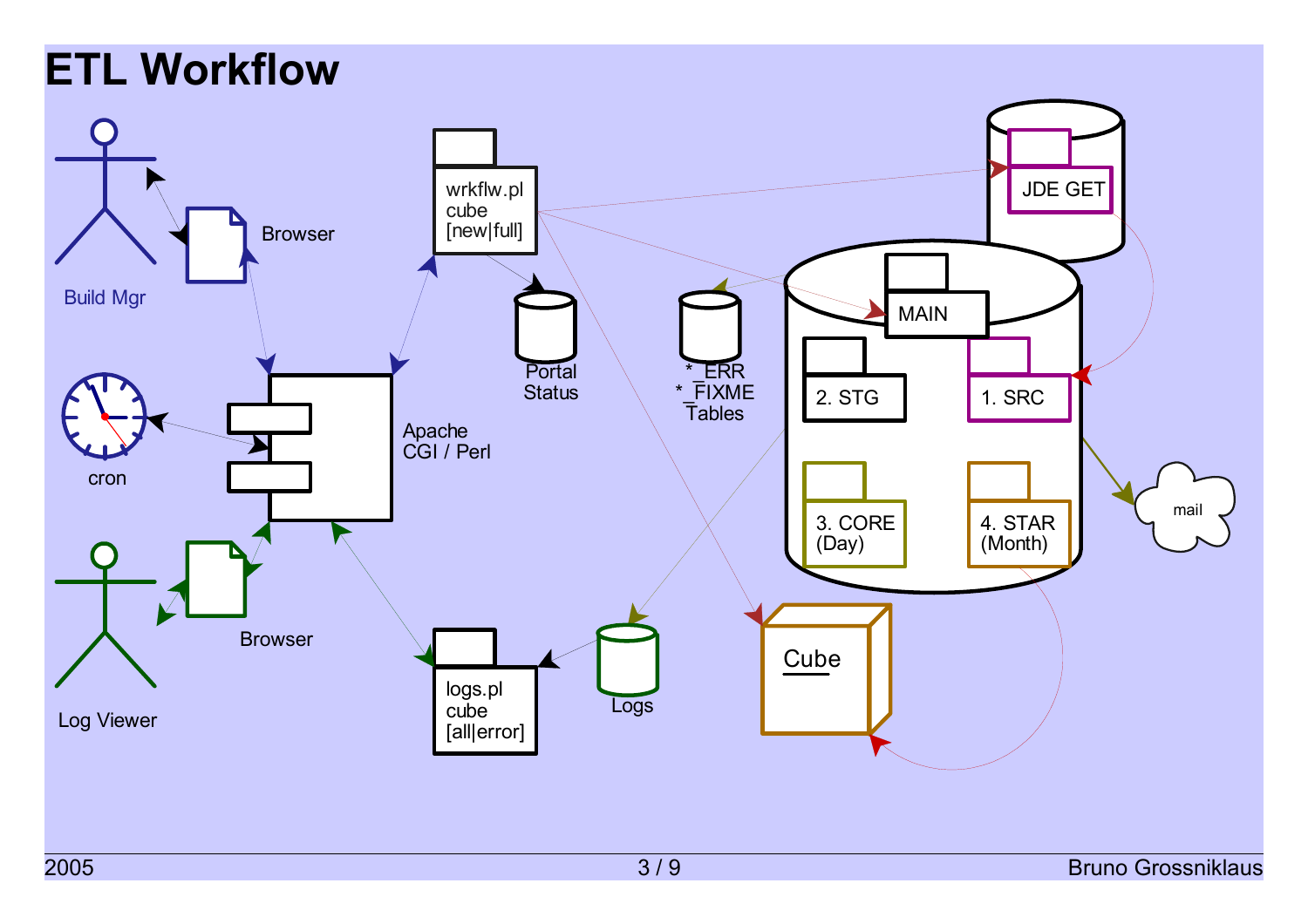## **Development: Dataflow**

- . Get JDE (full, new) Copy from JDE to local schema (flag)
- FTP load Fetch data by ftp, import flatfiles . SRC **Copy from source (remote DB or flatfile)** . STG Clean data, error- and fixme-records
- CORE **Copy to normalized schema (agg. level: day)** • STAR **Copy to star schema (agg. level: month)** • Express **RAM/RAA processes (clear, build, load)**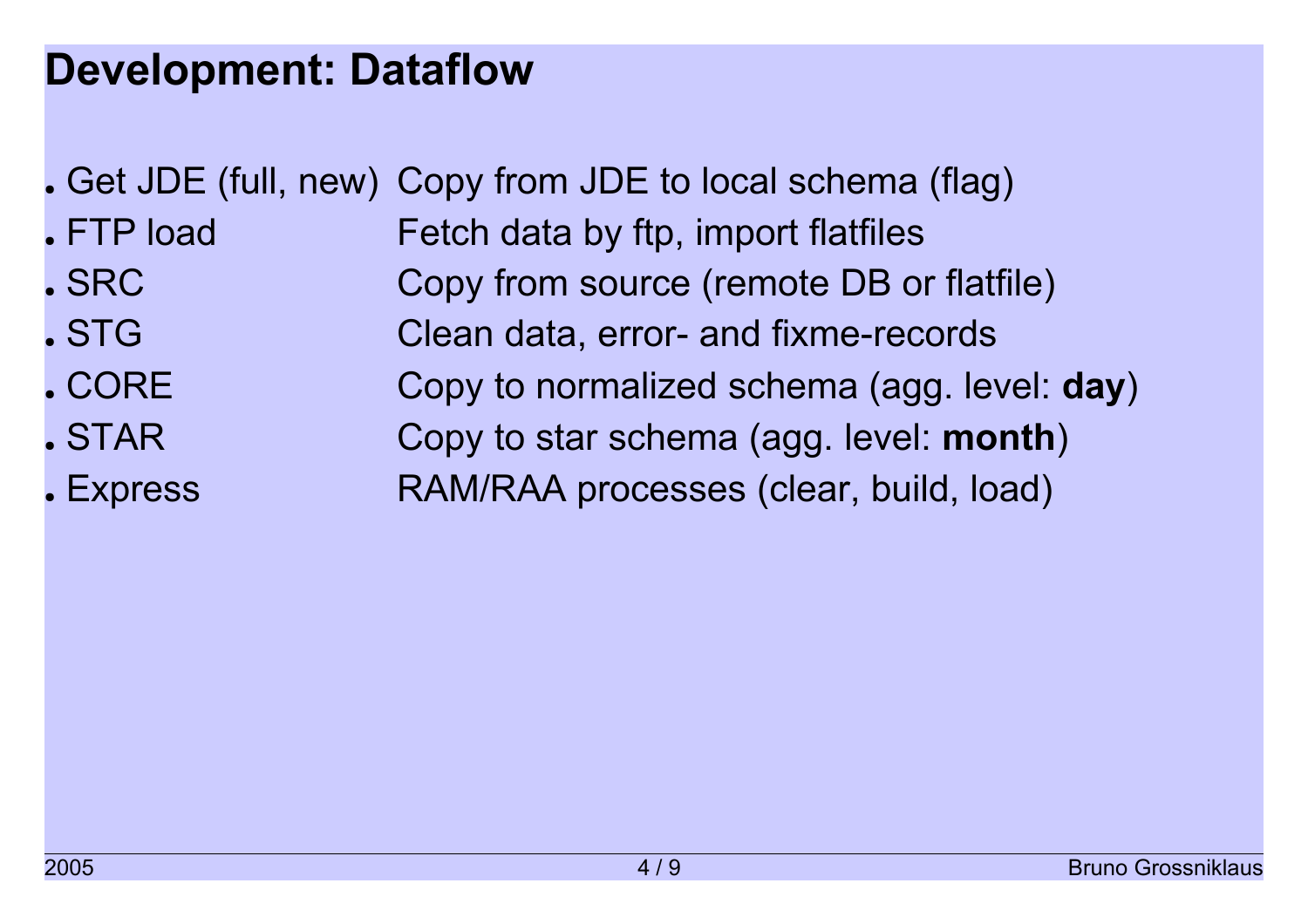### **Data: Cubes, Stars, Galaxies**

#### **Cube #Fact #Meas #Dims #Levels #Hiera Remarks**

| sal |               | 233 | $\mathbf b$ | 21       | 9 + many osa custom obj          |
|-----|---------------|-----|-------------|----------|----------------------------------|
| mms | 11            | 16  | 14          | 40       | $23 \#$ of dims                  |
| nat | 13            | 6   |             | 45       | 21 build from flatfiles, osa obj |
| inv | 23            | 207 | 3           | 12       | 5 summary tables                 |
| fin | $\mathcal{S}$ | 28  |             | 33       | 13 account dim                   |
| ris |               | 463 | 5           | $\equiv$ | - db files from IHA/IMS          |

(Our "cubes" are galaxies. Each fact table together with the connected dimensions defines one star schema (= SAP cube). So we effectively have 53 SAP cubes in 6 different galaxies.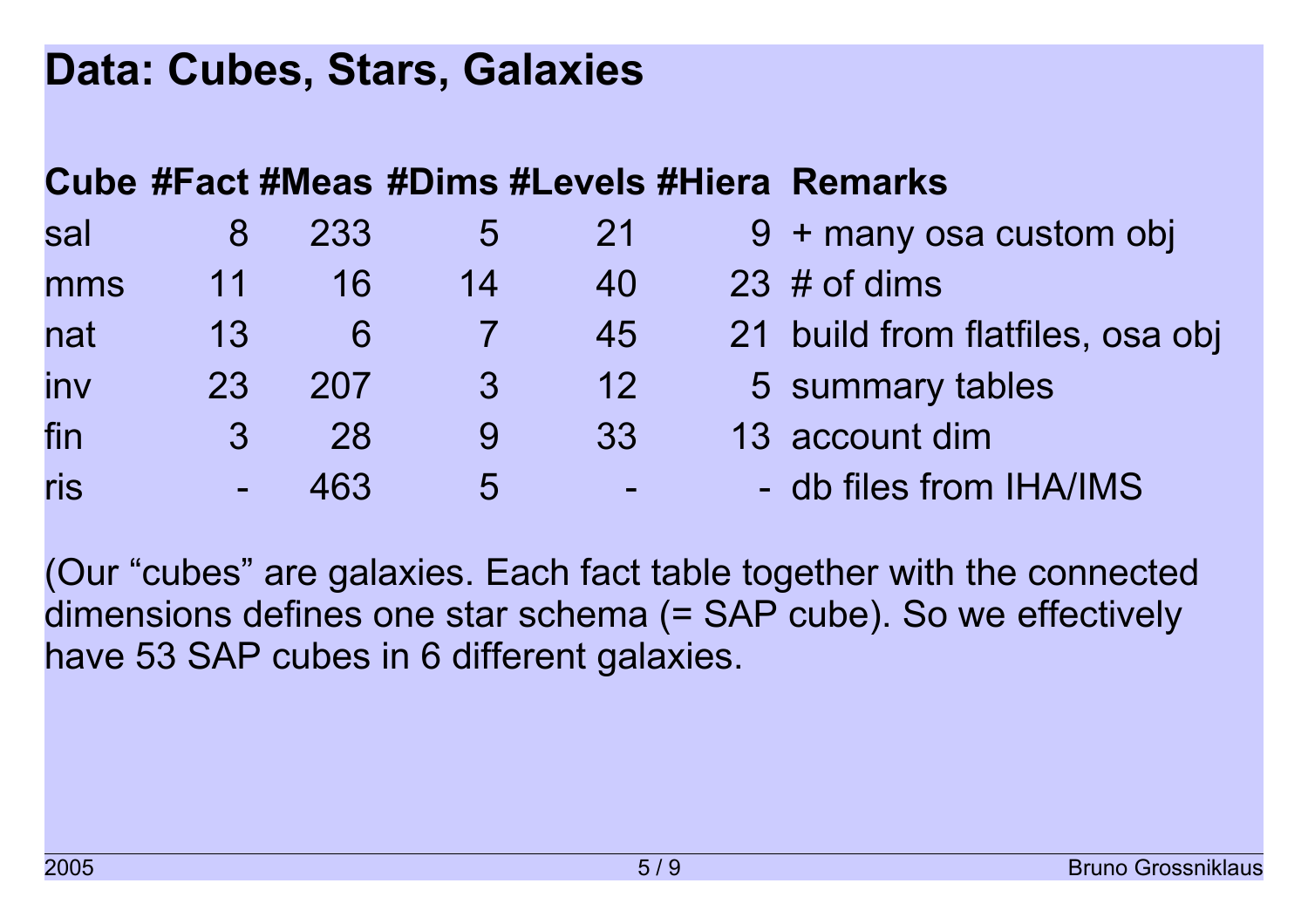## **Data: Oracle Databases (9.2.0)**

#### **DB Description**

- MIS Management Information System
- MMO Marketing Manager OTC Version
- TMS Territory Management System
- CRMI Customer Relationship Management Interfaces

#### BBP Bebop

- IAS Oracle IAS Repositories
- RPT Oracle Reporter Repositories
- OWB Oracle Warehouse Builder Repositories
- OEM Oracle Enterprise Manager Repositories
- RMA Oracle RMAN (Backup/Recovery) Repositories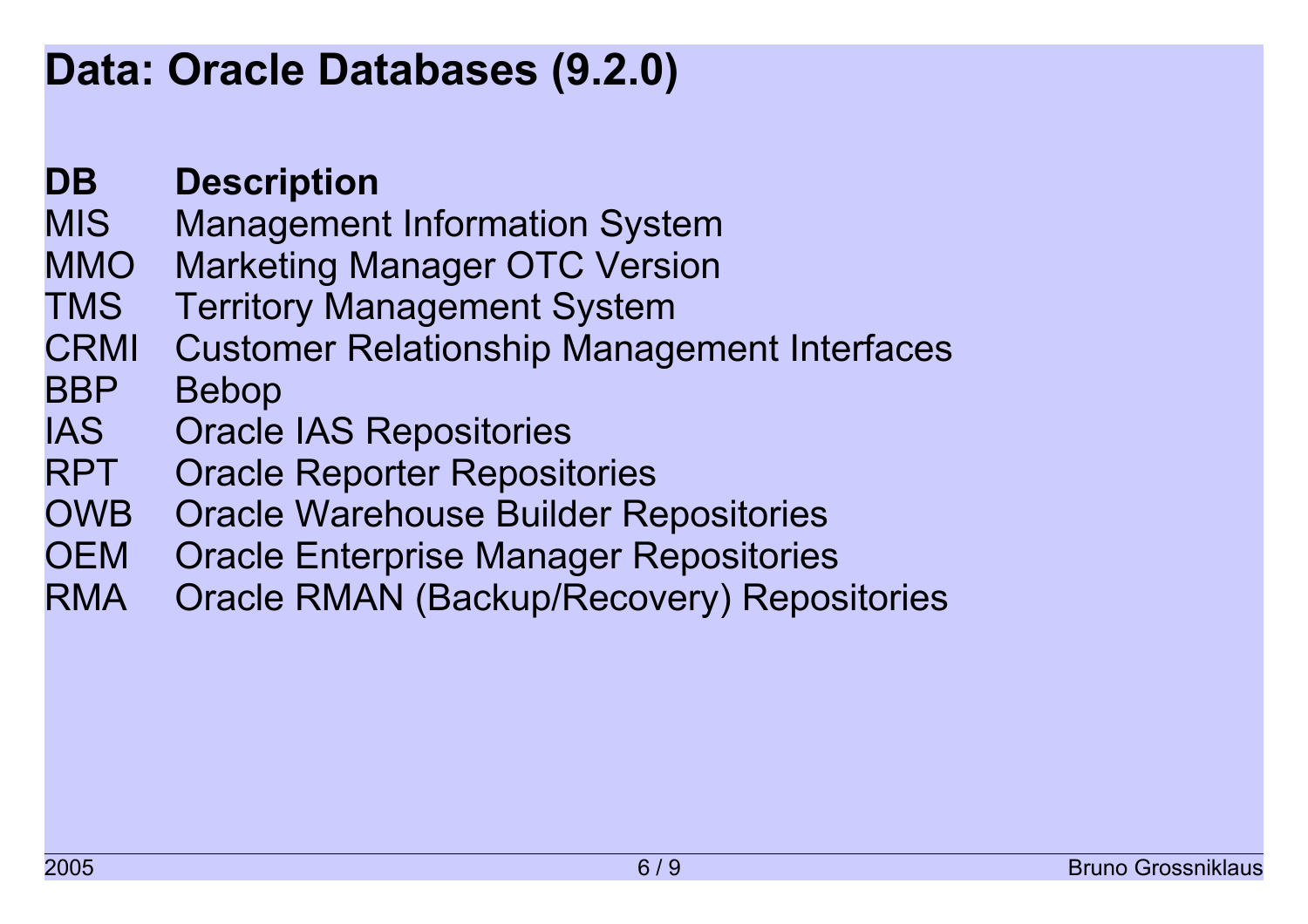# **Deployment**

# **Systems**

- . 2 hardware systems (production, test)
- . 3 logical systems (production, test & integration, development)

## **Version control**

. 3 (prod, test, dev) OWB repositories (export / import) . non OWB Objects: cvs, deployment scripts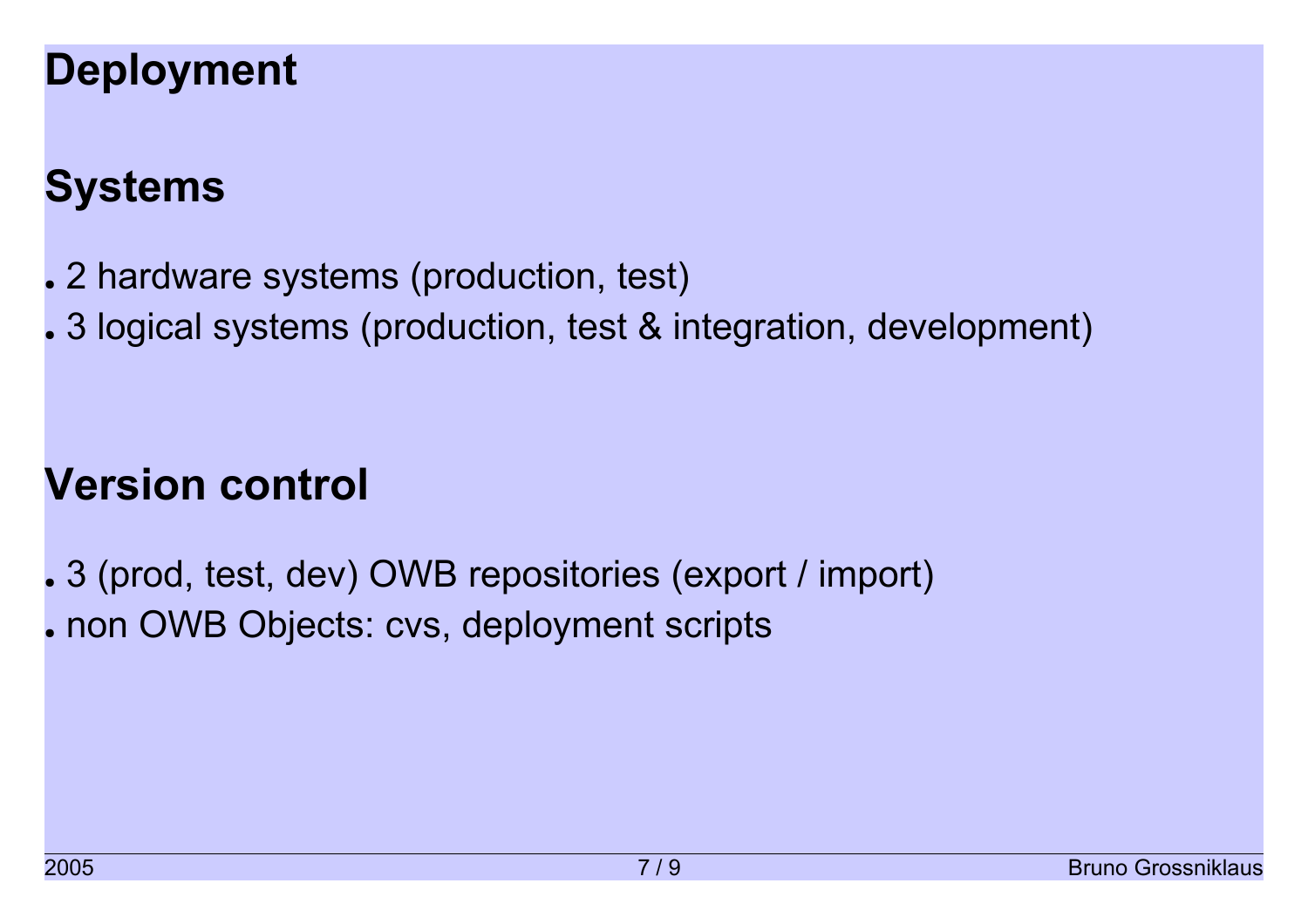### **Languages**

- . SQL DB, schema creation, DBA work, ...
- . PL/SQL Packages (\*main, \*src, \*stg, \*core, \*star), mappings (OWB) Libs (logging, mail, dyn sql, tools, ...)
- . Perl CGI, master workflow, ...
- . cmd Deployment